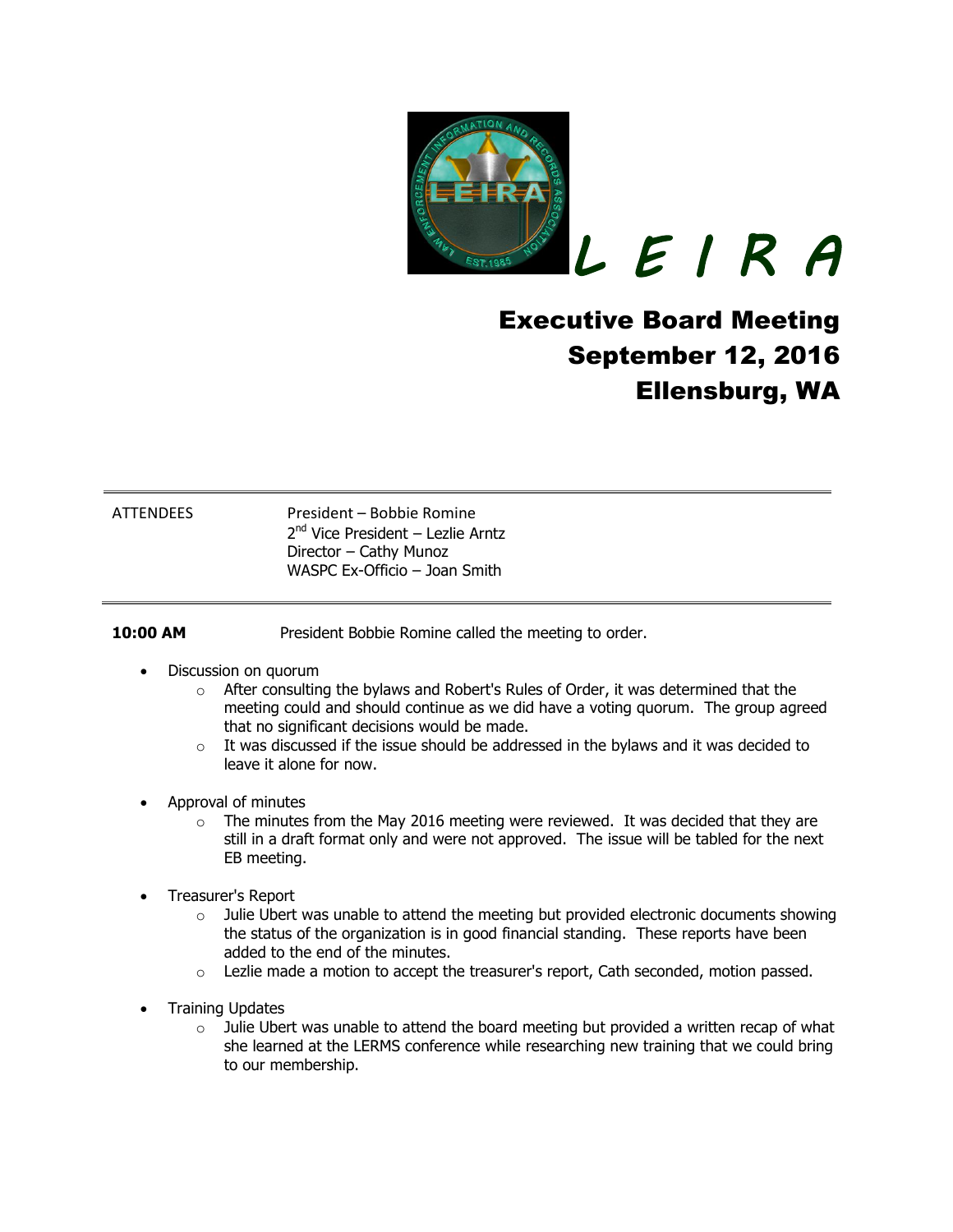- $\circ$  The new 2 day public disclosure classes have been launched and are receiving positive reviews. The next classes are scheduled for Poulsbo in October. There is still a desire to provide a class in SW WA in November or December.
- Dissolving a 501c3 organization
	- $\circ$  Bobbie asked Cathy for a report on research she had been asked to do on what would have to happen to dissolve LEIRA if support to keep it going cannot be found. The following steps would have to take place.
		- There would need to be a unanimous executive board resolution to merge, consolidate, or dissolve.
		- Per our bylaws, 34 of the voting membership would have to approve the resolution.
		- LEIRA would have to cease to act in any capacity other than to wrap up business such as notifying and paying all creditors, file a final IRS tax return, etc. A revenue clearance must be received.
		- A plan of distribution would need to be created and after all of the expenses are taken care of the remaining funds contributed to a 501c3 such as WASPC or WAPRO.
		- Articles of dissolution must be filed with the secretary of state.
		- All research indicated that an attorney would be very helpful with the process if we ever get to that point.
- Elections
	- $\circ$  Lezlie was asked to serve as the elections chair for the 2017 e-board.
		- Lezlie will recruit candidates and create a ballot.
		- **Possibly use Survey Monkey for the elections. Cathy can help her set it up if that** is the route she would like to use.
		- Biographies and letters of support from the agency head should be obtained by each person interested in running
		- Action Item: Bobbie will e-mail the membership about elections with the date it will close, etc.
		- **Action Item:** Lezlie will run the elections.
- General Membership Meeting
	- $\circ$  By-laws require a general membership meeting during the 4<sup>th</sup> quarter
		- Meeting will be held in Poulsbo in conjunction with the training.
		- **EB** will meet the evening of the  $18<sup>th</sup>$  and can attend the training that day if they desire.
		- Business meeting will be on the  $19<sup>th</sup>$  at Guest House Inn and Suites
		- Action Item: Bobbie to make reservations and reserve meeting location
		- Action Item: Cathy to post information on the website giving the membership the required 30 day notice of the meeting date/time/location.
- Generating future participation/interest in LEIRA
	- $\circ$  After the elections create a survey for the membership to determine
		- Willing to help keep LEIRA going
		- What members are willing to contribute
		- What members would like to see from LEIRA
		- Action Item: EB members should bring question ideas to the EB meeting on the  $18<sup>th</sup>$ .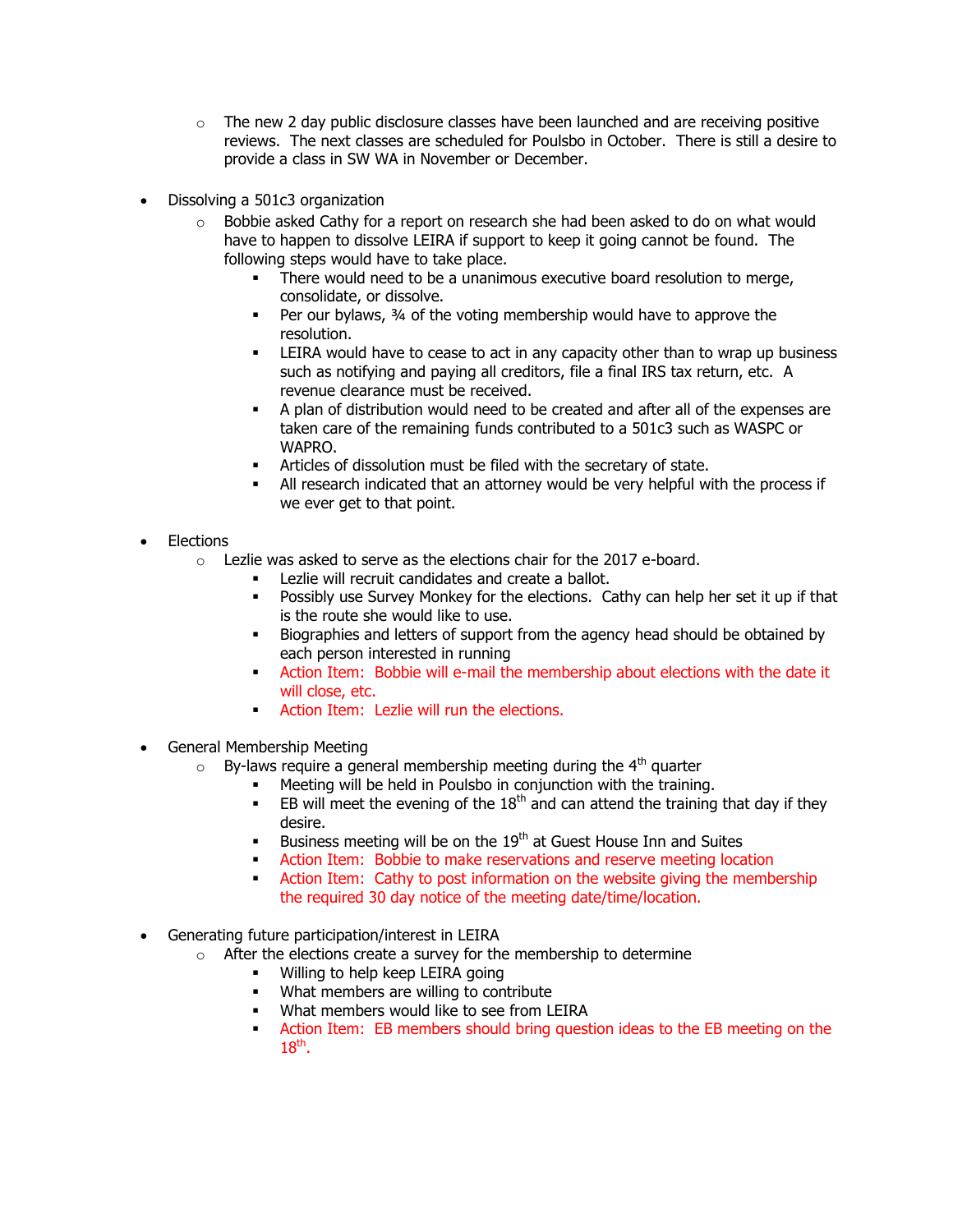### **LEIRA Treasurer's Report Sept 2016**

Please excuse my absence from this board meeting as I had previously scheduled class I am training for our NewWorld RMS. Financially, LEIRA continues to thrive and have success with our regional trainingscurrently brining in over \$5700 on two trainings so far. Not depicted in the profit and loss statement prepared are two deposits which are for the October regional training. One deposit is for \$600 from checks mailed in and the other is roughly \$2800 from online registrations.

We currently have the following amounts in our checking and saving account (not including the deposits mentioned above):

Checking- \$30,479.27 Savings: \$30,246.12

After the last board meeting, I made the switch to QuickBooks online. It is much more robust then the 2008 version I had been working on! I love it! It has taken some getting used to and I am still learning. The Interest Earning (deleted) line on the Profit and Loss statement I am still figuring out. I was able to link QuickBooks with our bank. This is fabulous because when items are processed through the bank, it automatically downloads to QuickBooks-which saves a lot of time. However, when our 2008 data exported over and then synced with our bank it had our earned interest listed twice so I had to deleted the double entry. I am not sure why it is listed on the profit and loss statement that way. I will continue to research.

There are still items I have yet to research in this version of QuickBooks. There is an invoicing feature which will be nice-I currently invoice through PayPal. QuickBooks also has the ability to link with our PayPal account. I want to study up on that before I do it though.

Income received from membership is on par from 2015. From the Treasurer point of view it has tremendously helped to have one fee for membership. It has saved a lot of time when processing payments and ensuring people have paid enough. Overall with the implementation of this version of QuickBooks and the set fee for membership, from my position, I feel we can hold off on hiring an accountant for 2016 and revisit next year. Also with everything I have on my plate at work, I have been unable to update the information Bobbi sent me and resend out an RFP. If anyone has any experience with that and wants to help, it would be appreciated.

I do see the need for additional assistance. Bobbi has been tracking memberships and registrations. As of right now, there is not a way other than what is posted on the website for us to be able to share the database. We need to be able to share real time information. Is Microsoft 365 the way we need to go? As of right now I do not think everyone on the board is using their Gmail and we have not been able to make google docs work for us as far as sharing data. What do you think?

Lastly, I wanted to tell you about the LERMS Conference I attended in New Orleans on behalf of the board. It was actually PRM's first full conference which I didn't realize prior. That would explain why he was slow to respond to emails before the conference. For their first conference, it was well attendedcapped at 150 attendees. They had 4 tracks and the classes repeated so you could attend all of them. They posted all their presentations on their website prior to the conference and did not provide handouts at all. We got an email prior that we needed to bring a laptop so we could take note during class. No one had a problem with that.

Breakfast only was provided and a gathering the evening before the conference started-similar to the First Timers Gathering we would have at our conferences. There was also breaks with cookies and soda in the room with the Vendors. So if you wanted to get something you had to interact with the vendors. There were 4-5 total mostly RMS vendors. They did offer some good training on how to run a top notch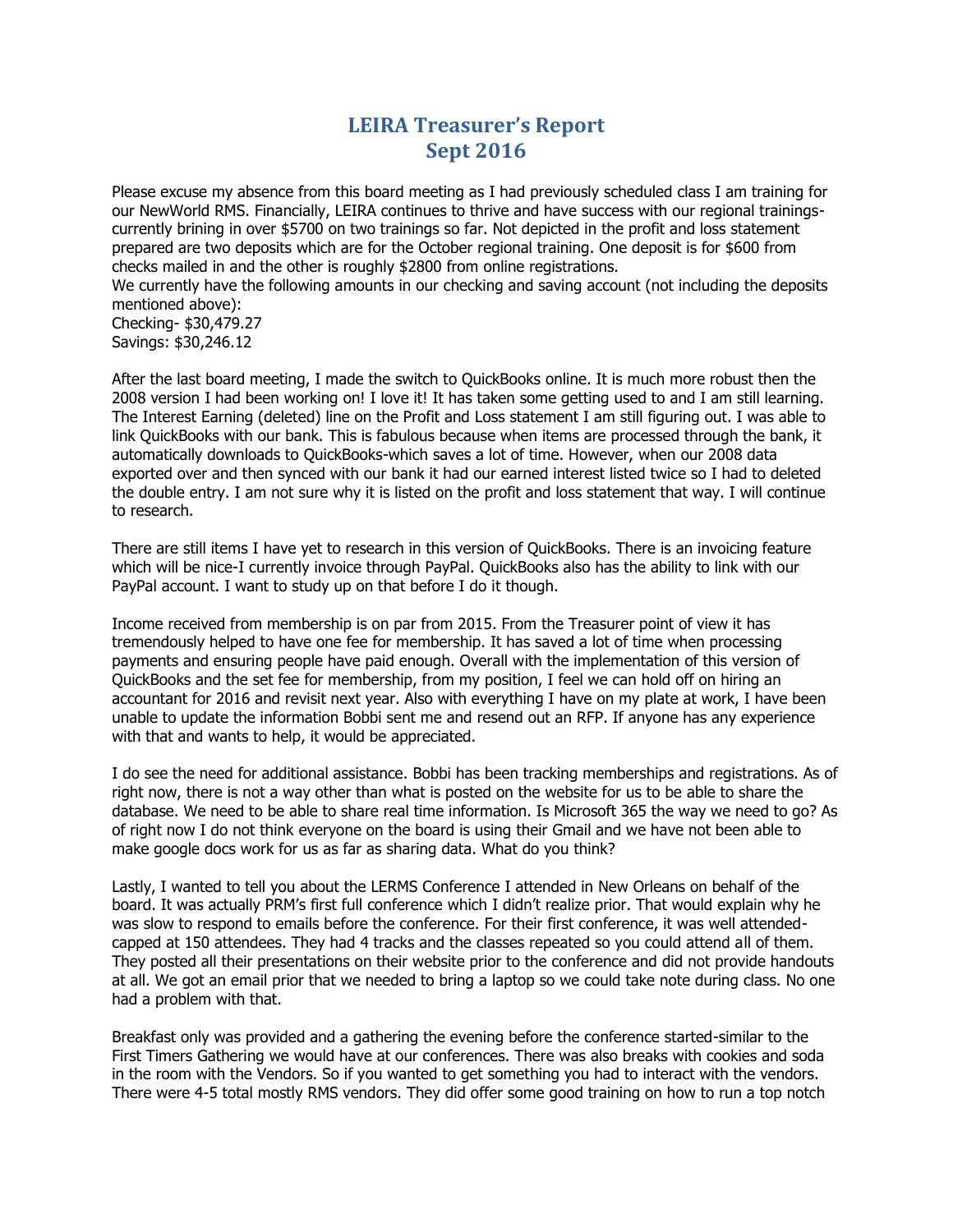records department and had great tips for making your office as electronic as possible. Because their audience was not just from one state it was not as specific as I would have liked but overall it was great! There was a class on how to start your own state records organization. The instructor was from CLEARS and remembers Jeannie from way back when. He used LEIRA as an example in many of his talking points. It was amazing to see that LEIRA is known throughout the country.

I was able to connect with people from many states, mostly from the SouthEast. I met with Ed Claughton from PRM and a gentleman from CLEARS who teaches for them (his name is escaping me right now). They were very nice and reiterated that every organization they speak with is having similar volunteer issues as LEIRA. Ed actually stated when he was looking for trainers and industry records leaders for his conference, he looked to LEIRA. When he read on our website that we may not be around next year, he reached out to CLEARS instead. He would love to partner with us for a conference or just come training with us-just to let him know. He said he would also share this vendor request letters and anything else they could do to help. It was wonderful to next work with them and hopefully create a partnership between LEIRA and PRM in the future.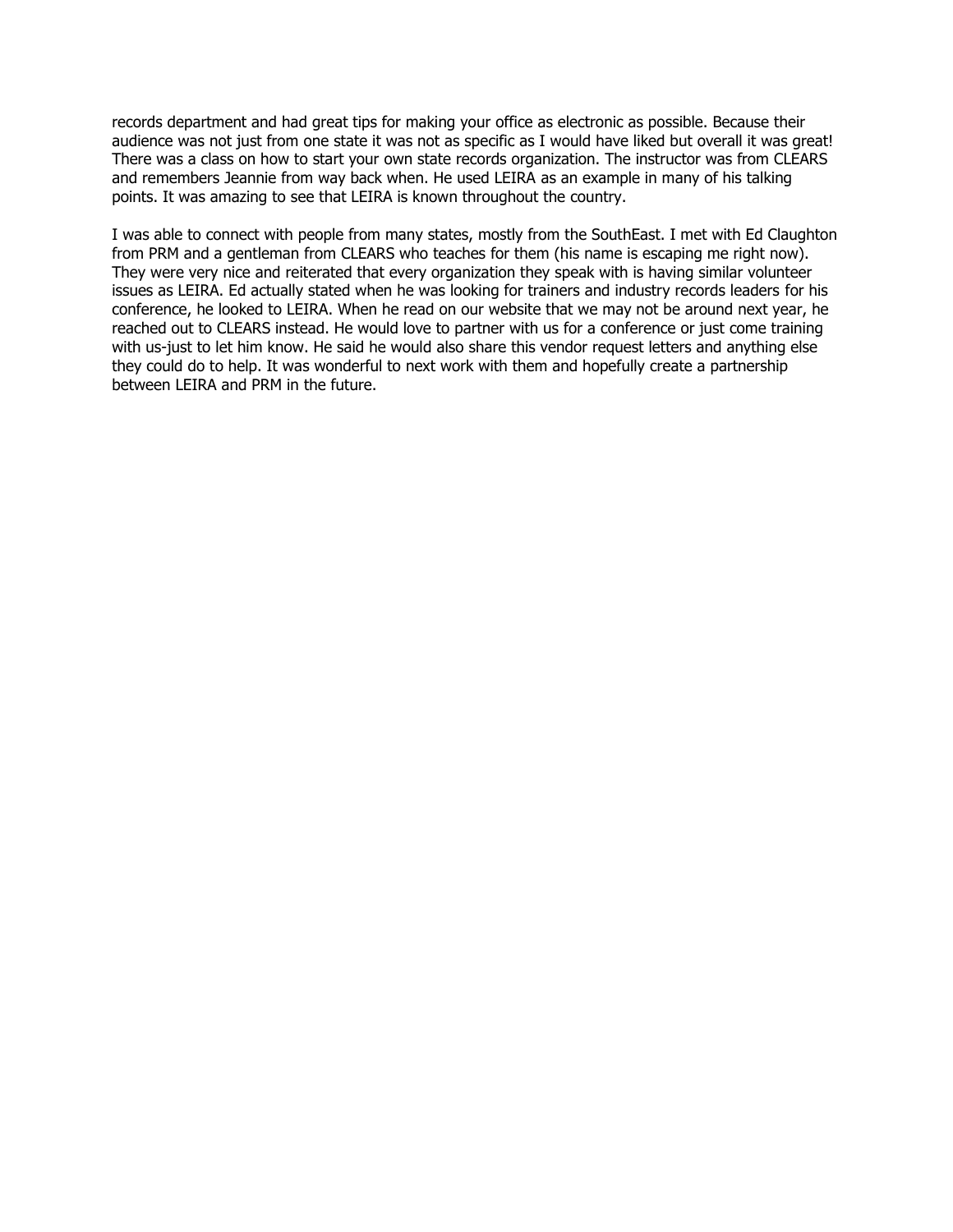## **LEIRA Budget vs. Actuals: FY2016 - FY16 P&L**

January - December 2016

|                              | <b>Total</b>  |                |             |
|------------------------------|---------------|----------------|-------------|
|                              | <b>Actual</b> | <b>Budget</b>  | % of Budget |
| Revenue                      |               |                |             |
| Conference-Fall              |               | 0.00           |             |
| Interest Earned (deleted)    | 3.94          |                |             |
| Membership                   | 9,190.20      | 10,000.00      | 91.90 %     |
| Miscellaneous Income         |               | 150.00         |             |
| <b>Regional Training</b>     | 5,767.20      | 2,800.00       | 205.97 %    |
| Uncategorized Revenue        | 6.29          |                |             |
| <b>Total Revenue</b>         | \$14,967.63   | \$12,950.00    | 115.58 %    |
| Expenditures                 |               |                |             |
| Archivist                    |               | 100.00         |             |
| Awards and Plaques           |               | 200.00         |             |
| Conference Future            |               | 5,000.00       |             |
| Conference-Fall Expense      |               | 0.00           |             |
| <b>Executive Board</b>       | 5,752.16      | 12,000.00      | 47.93 %     |
| <b>Membership Committee</b>  | 45.30         | 200.00         | 22.65 %     |
| <b>Membership Promotions</b> |               | 200.00         |             |
| Miscellaneous Expenses       | 381.03        | 200.00         | 190.52 %    |
| <b>Office Supplies</b>       | 79.62         | 100.00         | 79.62 %     |
| <b>Presidents Expense</b>    | 400.00        | 1,100.00       | 36.36 %     |
| Professional Services fees   | 1,294.22      | 10,000.00      | 12.94 %     |
| <b>Regional Trainings</b>    | 1,088.42      | 2,450.00       | 44.43%      |
| <b>Training Committee</b>    | 2,317.06      | 5,000.00       | 46.34 %     |
| <b>Total Expenditures</b>    | \$11,357.81   | \$36,550.00    | 31.07 %     |
| Net Revenue                  | \$3,609.82    | $$ -23,600.00$ | $-15.30%$   |

Saturday, Sep 10, 2016 04:50:50 PM PDT GMT-7 - Accrual Basis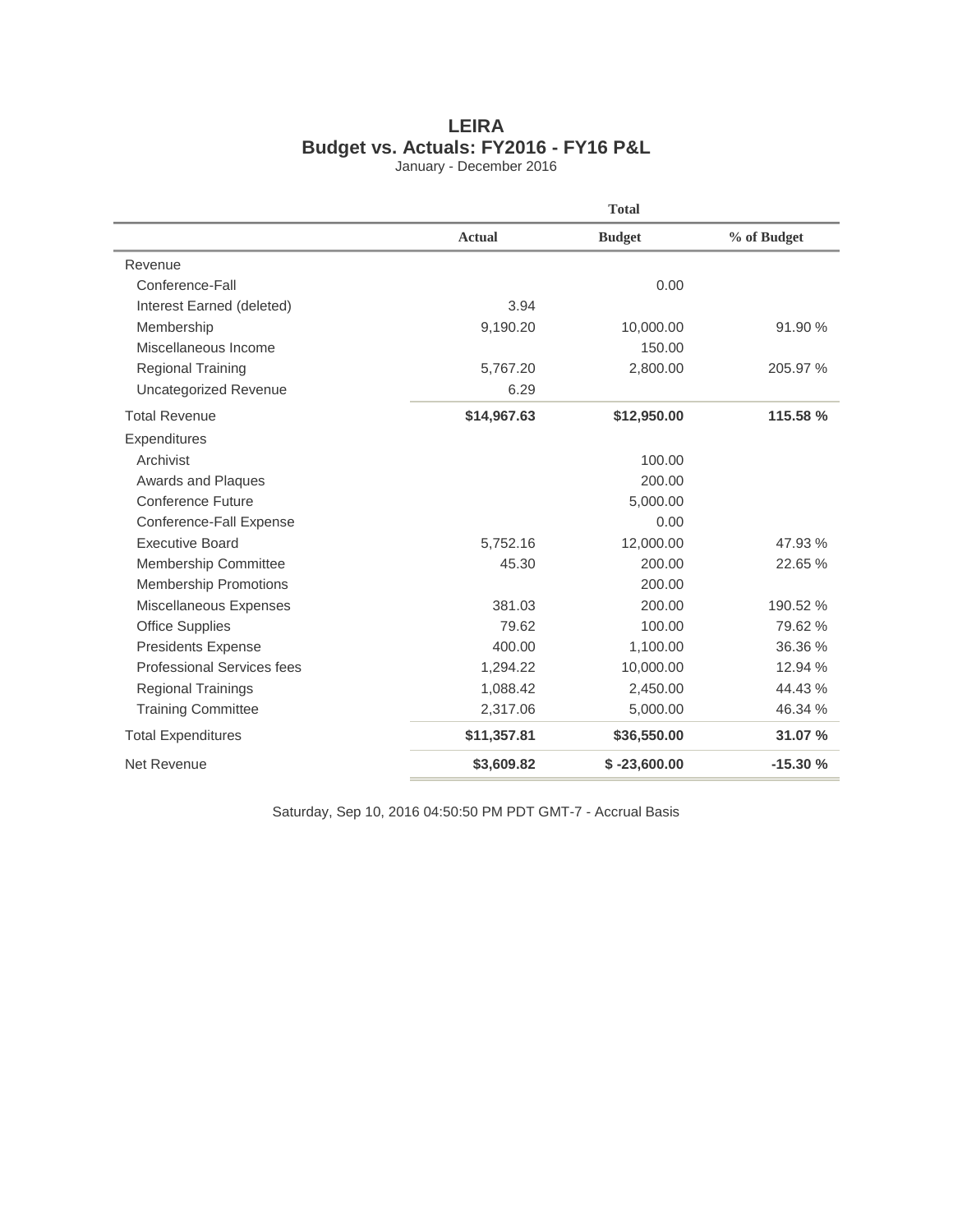#### LEIRA Budget vs. Actuals: FY2016 - FY16 P&L January - December 2016

|                                      | <b>Total</b>  |               |             |
|--------------------------------------|---------------|---------------|-------------|
|                                      | <b>Actual</b> | <b>Budget</b> | % of Budget |
| Revenue                              |               |               |             |
| Conference-Fall                      |               | 0.00          |             |
| Interest Earned (deleted)            | 3.94          |               |             |
| Membership                           | 9,190.20      | 10,000.00     | 91.90 %     |
| Miscellaneous Income                 |               | 150.00        |             |
| <b>Regional Training</b>             |               |               |             |
| Reg Trng-Apr                         | 2,492.20      | 700.00        | 356.03 %    |
| Reg Trng-Dec                         |               | 700.00        |             |
| Reg Trng-Oct                         |               | 700.00        |             |
| Reg Trng-Sept                        | 3,275.00      | 700.00        | 467.86 %    |
| <b>Total Regional Training</b>       | 5,767.20      | 2,800.00      | 205.97 %    |
| <b>Uncategorized Revenue</b>         | 6.29          |               |             |
| <b>Total Revenue</b>                 | \$14,967.63   | \$12,950.00   | 115.58 %    |
| <b>Expenditures</b>                  |               |               |             |
| Archivist                            |               | 100.00        |             |
| <b>Awards and Plaques</b>            |               | 200.00        |             |
| <b>Conference Future</b>             |               | 5,000.00      |             |
| <b>Conference-Fall Expense</b>       |               | 0.00          |             |
| Conference-Paypal                    |               | 0.00          |             |
| Scholarship                          |               | 0.00          |             |
| <b>Total Conference-Fall Expense</b> | 0.00          | 0.00          | 0.00        |
| <b>Executive Board</b>               | 5,752.16      | 12,000.00     | 47.93 %     |
| Membership Committee                 |               |               |             |
| Paypal-Membership                    | 45.30         | 200.00        | 22.65 %     |
| <b>Total Membership Committee</b>    | 45.30         | 200.00        | 22.65 %     |
| <b>Membership Promotions</b>         |               | 200.00        |             |
| <b>Miscellaneous Expenses</b>        | 211.48        | 0.00          |             |
| <b>Benevolent</b>                    | 169.55        | 200.00        | 84.78 %     |
| <b>Total Miscellaneous Expenses</b>  | 381.03        | 200.00        | 190.52 %    |
| <b>Office Supplies</b>               | 79.62         | 100.00        | 79.62 %     |
| <b>Presidents Expense</b>            | 400.00        | 1,100.00      | 36.36 %     |
| <b>Professional Services fees</b>    | 1,294.22      | 10,000.00     | 12.94 %     |